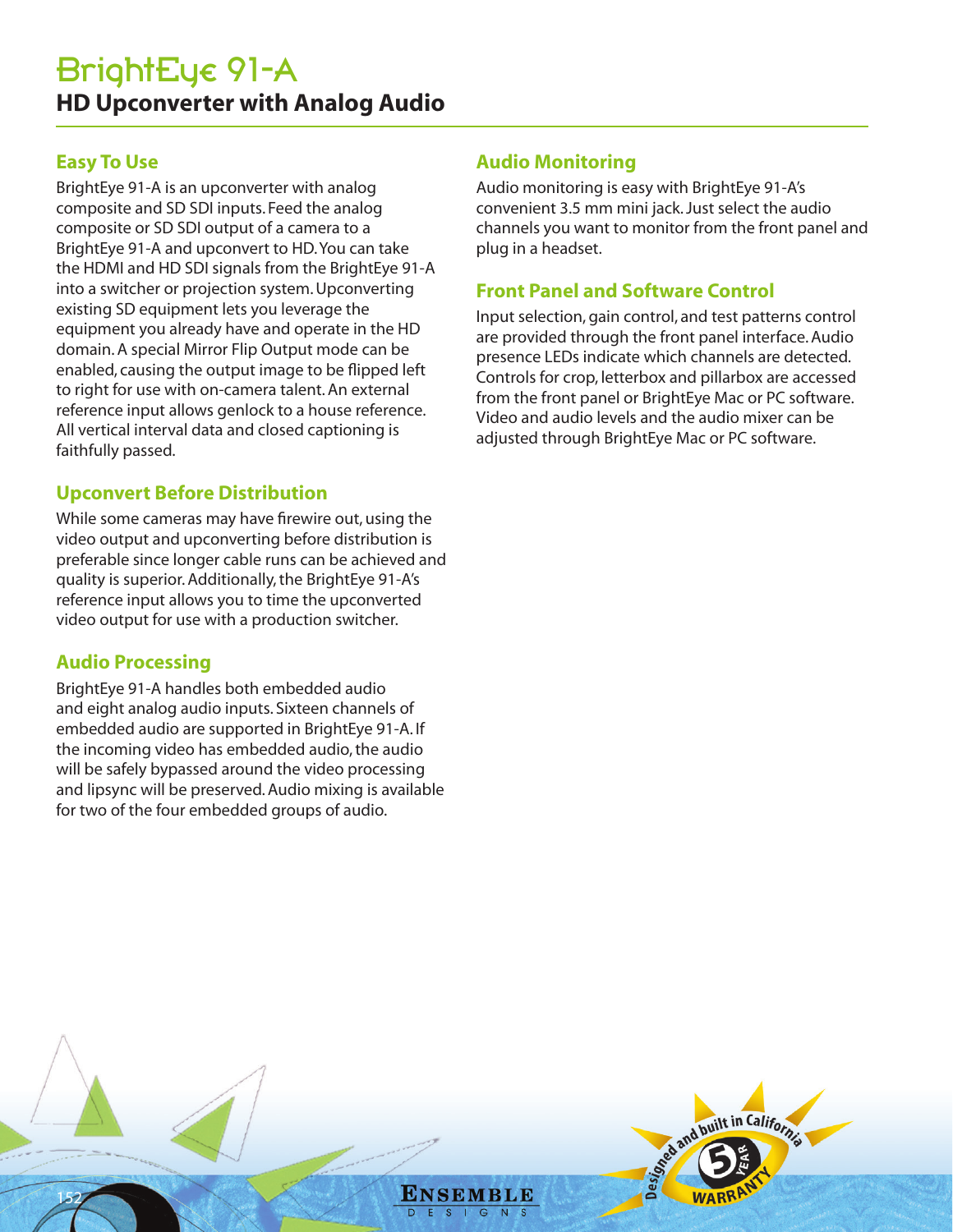# BrightEye 91-A **HD Upconverter with Analog Audio**





## **Features**

- **• Use with cameras and projection systems**
- **• Turn analog camera into digital HD source**
- **• SD digital and analog composite video inputs**
- **• Analog audio inputs**
- **• Analog audio monitor output**
- **• Mirror output mode for on-camera talent**
- **• Graticule and Safe Title generator**
- **• HDMI output**
- **• Frame sync**
- **• 12 and 16 bit processing**
- **• Passes embedded audio**

153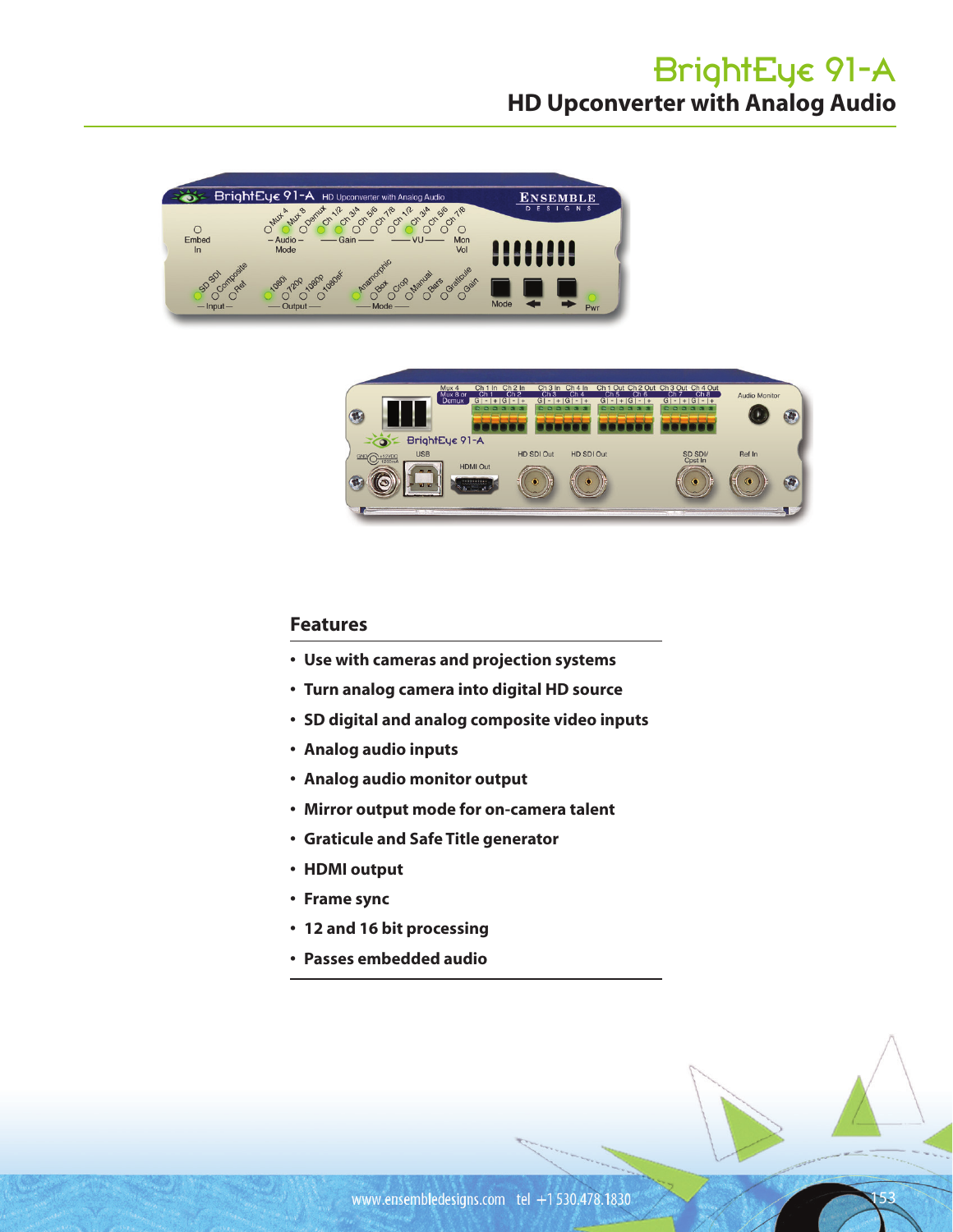# BrightEye 91-A **HD Upconverter with Analog Audio**

#### **Analog Video Input**

| Number             | 0ne                          |
|--------------------|------------------------------|
| <b>Type</b>        | Analog Composite PAL or NTSC |
| Resolution         | Digitized at 12 bits         |
| Impedance          | $75 \Omega$                  |
| <b>Return Loss</b> | $>40$ dB                     |
| Input DC           | $+/-1$ volt DC               |
| Input Hum          | $<$ 100 mV                   |
|                    |                              |

#### **Serial Digital Input**

| Number                             | 0ne                                     |
|------------------------------------|-----------------------------------------|
| Signal Type                        | 270 Mb/s SD Serial Digital (SMPTE 259M) |
| Impedance                          | 750                                     |
| Return Loss                        | $>15$ dB                                |
| Max Cable Length                   | 300 meters for 270 Mb/s                 |
| Automatic Input Cable Equalization |                                         |

#### **Reference Input**

| Number      | 0ne                                    |
|-------------|----------------------------------------|
| <b>Type</b> | 1 V P-P Composite Video PAL or NTSC or |
|             | Tri-Level Sync                         |
| Impedance   | 750                                    |
| Return Loss | $>40$ dB                               |

## **Serial Digital Output**

| Number             | Two                                |
|--------------------|------------------------------------|
| <b>Type</b>        | HD Serial Digital 1.485 Gb/s       |
|                    | SMPTE 274M, 292M or 296M           |
| Delay              | Adjustable from 1 field to 1 frame |
| Processing         | 12 and 16 bit                      |
| Impedance          | 75 Ω                               |
| <b>Return Loss</b> | $>15$ dB                           |
| Max Cable Length   | 100 meters for HD (Belden 1694A)   |

#### **HD Standards Supported**

1080i (SMPTE 274M -4,5,6) 50, 59.94 or 60 Hz 720p (SMPTE 296M -1,2,3) 50, 59.94 or 60 Hz 1080p (SMPTE 274M -9,10,11) 23.98, 24, 25 Hz 1080sF (RP211 -14,15,16) 23.98, 24, 25 Hz



## **Analog Audio Inputs**

| <b>Number</b>             | Eight (selectable as inputs or outputs) |
|---------------------------|-----------------------------------------|
| <b>Type</b>               | <b>Balanced</b>                         |
| Impedance                 | $>15K$ $\Omega$                         |
| Max Input Level           | 24 dBu                                  |
| <b>CMRR</b>               | >60 dB, 20 Hz to 10 KHz                 |
| <b>Ouantization</b>       | 24 bits, 128 x oversampled              |
| Sample Rate               | 48 KHz                                  |
| Reference Level           | $-10$ dBu or $+4$ dBu                   |
| <b>Frequency Response</b> | $\pm$ 0.1 dB, 20 Hz to 20 KHz           |
| Crosstalk                 | $<$ 106 dB                              |
| Dynamic Range             | $>106$ dB                               |

## **Analog Audio Outputs**

| <b>Number</b>             | Eight (selectable as inputs or outputs) |
|---------------------------|-----------------------------------------|
| <b>Type</b>               | Balanced, transformerless               |
| Impedance                 | $30\Omega$                              |
| Maximum Output Level      | 24 dBu                                  |
| Resolution                | 24 bits, 128 x oversampled              |
| Reference Level           | $-10$ dBu or $+4$ dBu                   |
| <b>Frequency Response</b> | $\pm$ 0.1 dB, 20 Hz to 20 KHz           |
| Crosstalk                 | $<$ 106 dB                              |
| <b>Dynamic Range</b>      | $>106$ dB                               |

## **Embedded Output (In Serial Output)**

| Group Assign     | Two of four groups |
|------------------|--------------------|
| Channels         | Sixteen passed     |
| <b>Bit Depth</b> | 24 Bit             |

## **HDMI Output**

| Number    | 0ne             |
|-----------|-----------------|
| Connector | HDMI            |
| Type      | Follows SDI out |

## **Audio Monitoring Output**

| Number                        | One (select from sixteen channels) |
|-------------------------------|------------------------------------|
| Connector                     | 3.5 mm stereo mini jack            |
| <b>General Specifications</b> |                                    |
| Size                          | 5.63"W x 1.65"H x 5.98"D           |

|                          | (143 mm x 42 mm x 152 mm)          |
|--------------------------|------------------------------------|
|                          | including connectors and flange    |
| Weight                   | 1 lb 8 oz                          |
| Power                    | 12 volts, 14 watts                 |
|                          | (100-230 VAC modular power supply) |
| Temperature Range        | 0 to 40° C ambient (all specs met) |
| <b>Relative Humidity</b> | 0 to 95%, non-condensing           |
| Altitude                 | 0 to 10,000 ft.                    |
|                          |                                    |

**ENSEMBLE** DESIGNS